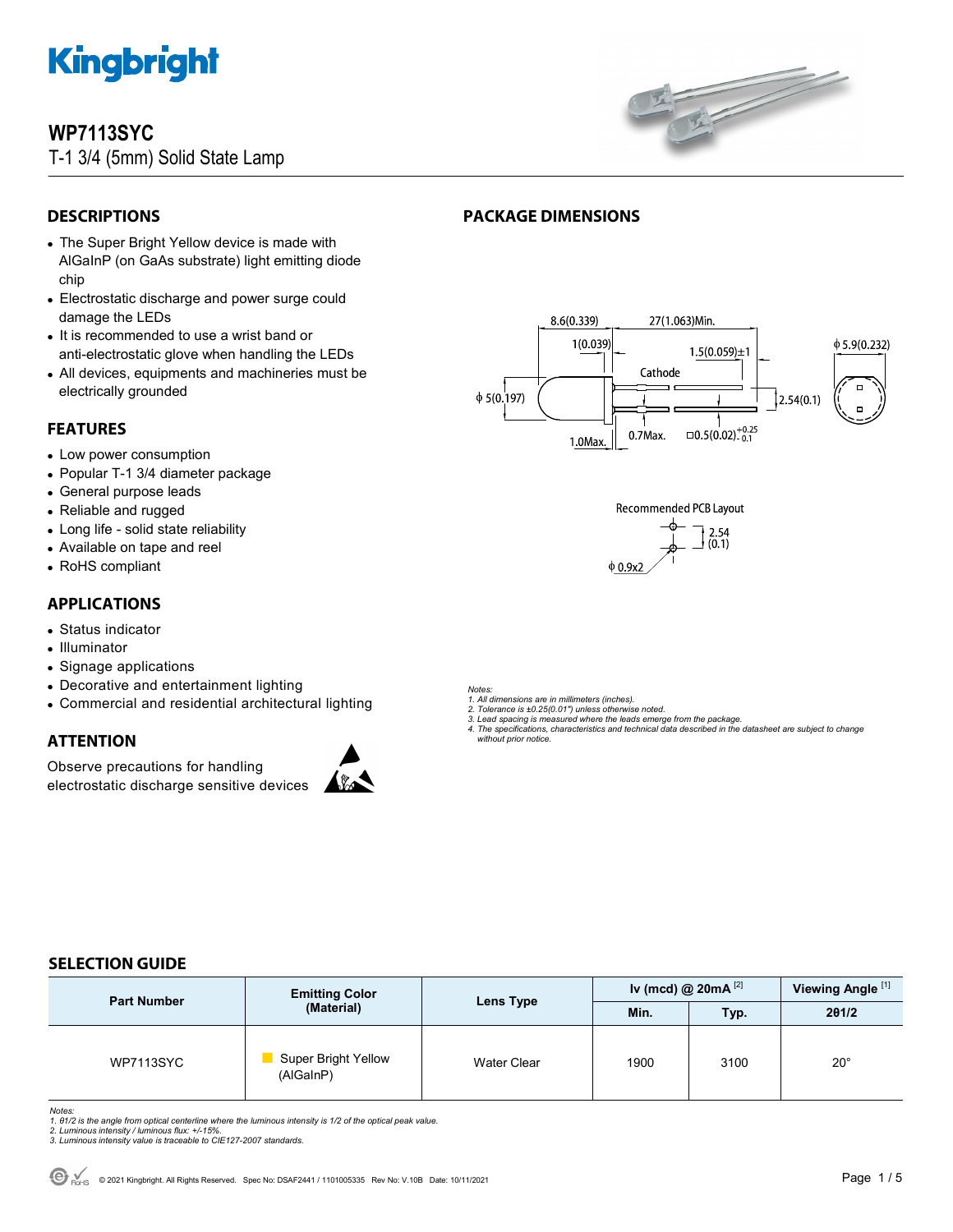#### **ELECTRICAL / OPTICAL CHARACTERISTICS at T<sub>A</sub>=25°C**

| <b>Parameter</b>                                                                              |                              | <b>Emitting Color</b>      | Value |                          | <b>Unit</b>           |
|-----------------------------------------------------------------------------------------------|------------------------------|----------------------------|-------|--------------------------|-----------------------|
|                                                                                               | Symbol<br>Typ.<br>Max.       |                            |       |                          |                       |
| Wavelength at Peak Emission $I_F$ = 20mA                                                      | $\Lambda_{\rm peak}$         | Super Bright Yellow        | 590   |                          | nm                    |
| Dominant Wavelength $I_F = 20mA$                                                              | $\lambda_{\mathsf{dom}}$ [1] | Super Bright Yellow        | 590   | $\overline{\phantom{0}}$ | nm                    |
| Spectral Bandwidth at 50% $\Phi$ REL MAX<br>$I_F = 20mA$                                      | Δλ                           | Super Bright Yellow        | 28    | $\overline{\phantom{a}}$ | nm                    |
| Capacitance                                                                                   | C                            | Super Bright Yellow        | 25    | $\overline{\phantom{0}}$ | pF                    |
| Forward Voltage $I_F$ = 20mA                                                                  | $V_F$ <sup>[2]</sup>         | Super Bright Yellow        | 2     | 2.5                      | $\vee$                |
| Reverse Current ( $V_R$ = 5V)                                                                 | $I_R$                        | Super Bright Yellow        |       | 10                       | μA                    |
| Temperature Coefficient of $\lambda_{\text{peak}}$<br>$I_F$ = 20mA, -10°C $\leq T \leq 85$ °C | $TC_{\lambda peak}$          | <b>Super Bright Yellow</b> | 0.12  | $\overline{\phantom{a}}$ | $nm$ <sup>o</sup> $C$ |
| Temperature Coefficient of $\lambda_{\text{dom}}$<br>$I_F$ = 20mA, -10°C $\leq T \leq 85$ °C  | $TC_{\lambda dom}$           | Super Bright Yellow        | 0.07  | $\overline{\phantom{0}}$ | $nm$ <sup>o</sup> $C$ |
| Temperature Coefficient of $V_F$<br>$I_F$ = 20mA, -10°C $\leq T \leq 85$ °C                   | $TC_{V}$                     | Super Bright Yellow        | $-2$  |                          | $mV$ °C               |

*Notes: 1. The dominant wavelength (*λ*d) above is the setup value of the sorting machine. (Tolerance* λ*d : ±1nm. ) 2. Forward voltage: ±0.1V.* 

*3. Wavelength value is traceable to CIE127-2007 standards.* 

*4. Excess driving current and / or operating temperature higher than recommended conditions may result in severe light degradation or premature failure.* 

#### **ABSOLUTE MAXIMUM RATINGS at T<sub>A</sub>=25°C**

| <b>Parameter</b>                             | Symbol                  | Value               | Unit        |  |
|----------------------------------------------|-------------------------|---------------------|-------------|--|
| Power Dissipation                            | $P_D$                   | 75                  | mW          |  |
| Reverse Voltage                              | $V_R$                   | 5                   | $\vee$      |  |
| Junction Temperature                         | $T_{j}$                 | 115                 | $^{\circ}C$ |  |
| <b>Operating Temperature</b>                 | $T_{op}$                | $-40$ to $+85$      | $^{\circ}C$ |  |
| Storage Temperature                          | $T_{\text{stg}}$        | $-40$ to $+85$      | $^{\circ}C$ |  |
| <b>DC Forward Current</b>                    | IF.                     | 30                  | mA          |  |
| Peak Forward Current                         | $I_{FM}$ <sup>[1]</sup> | 150                 | mA          |  |
| Electrostatic Discharge Threshold (HBM)      |                         | 3000                | $\vee$      |  |
| Thermal Resistance (Junction / Ambient)      | $R_{th}$ JA $^{[2]}$    | 590                 | °C/W        |  |
| Thermal Resistance (Junction / Solder point) | $R_{th}$ JS $^{[2]}$    | 410                 | °C/W        |  |
| Lead Solder Temperature <sup>[3]</sup>       |                         | 260°C For 3 Seconds |             |  |
| Lead Solder Temperature <sup>[4]</sup>       |                         | 260°C For 5 Seconds |             |  |

Notes:<br>1. 1/10 Duty Cycle, 0.1ms Pulse Width.<br>2. R<sub>th JA</sub> ,R<sub>th JS</sub> Results from mounting on PC board FR4 (pad size ≥ 16 mm<sup>2</sup> per pad).<br>3. 2mm below package base.<br>5. Relative humidity levels maintained between 40% and 60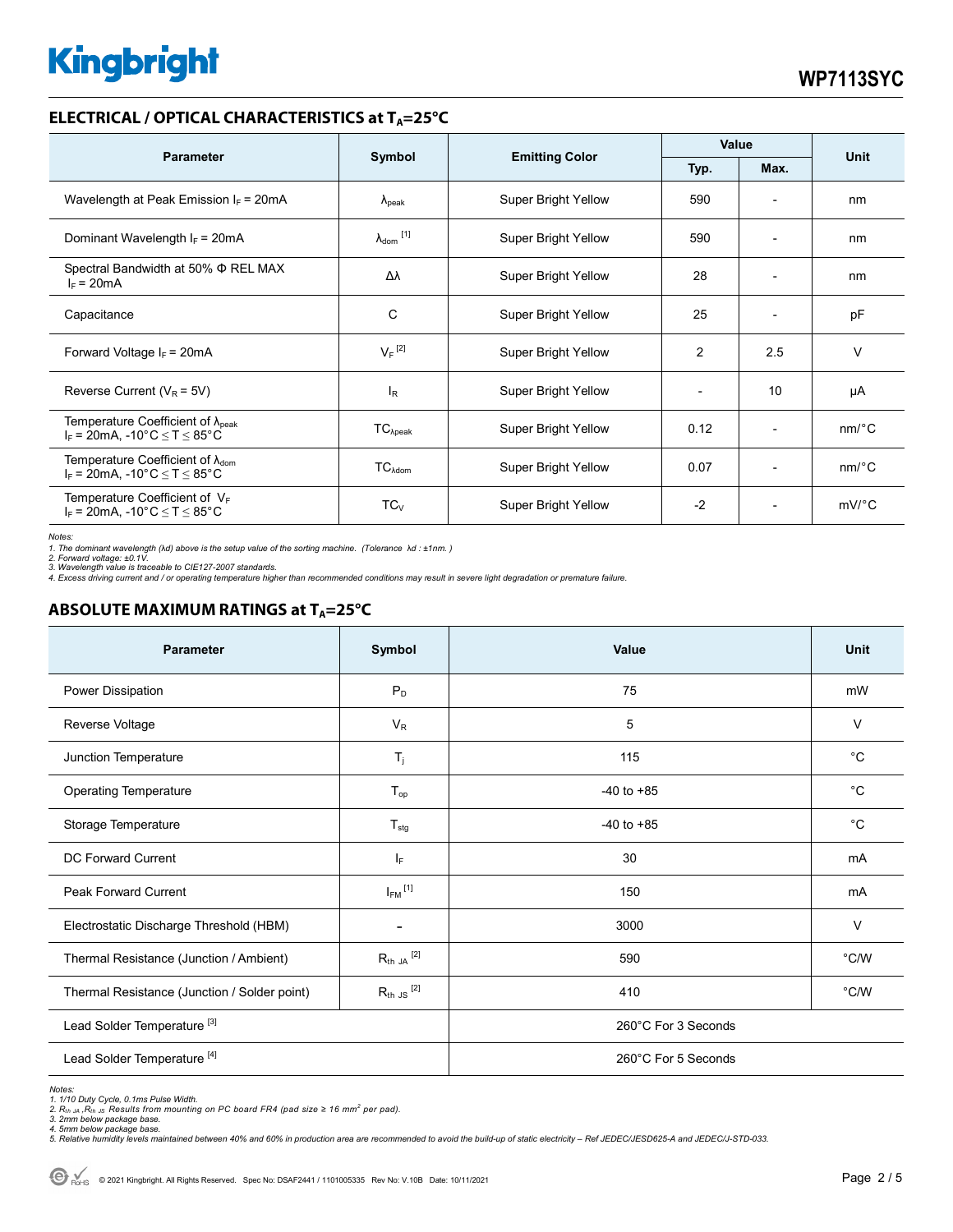#### **TECHNICAL DATA**



#### **SPATIAL DISTRIBUTION**



#### **SUPER BRIGHT YELLOW**



#### 0.0 0.5 1.0 1.5 2.0 2.5 0 10 20 30 40 50  $T_a = 25 °C$ Forward current (mA) **Luminous Intensity vs. Forward Current**



**RECOMMENDED WAVE SOLDERING PROFILE** 

![](_page_2_Figure_11.jpeg)

- *Notes: 1. Recommend pre-heat temperature of 105°C or less (as measured with a thermocouple attached to the LED pins) prior to immersion in the solder wave with a maximum solder bath*
- *temperature of 260°C 2. Peak wave soldering temperature between 245°C ~ 255°C for 3 sec (5 sec max).*
- 
- *3. Do not apply stress to the epoxy resin while the temperature is above 85°C. 4. Fixtures should not incur stress on the component when mounting and during soldering process.*
- *5. SAC 305 solder alloy is recommended. 6. No more than one wave soldering pass.*

![](_page_2_Figure_18.jpeg)

C RoHS © 2021 Kingbright. All Rights Reserved. Spec No: DSAF2441 / 1101005335 Rev No: V.10B Date: 10/11/2021 **Page 3 / 5 Page 3 / 5**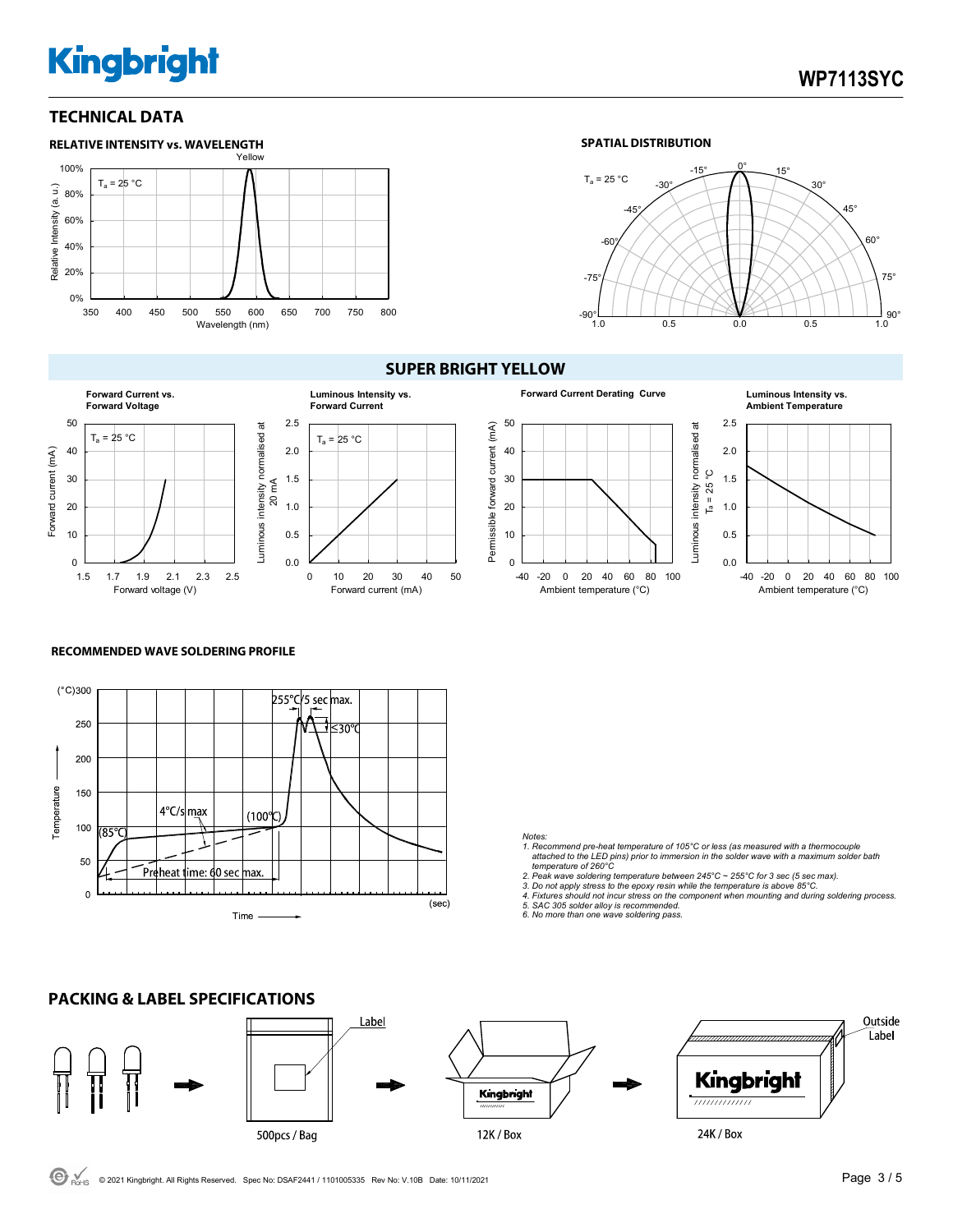![](_page_3_Picture_2.jpeg)

#### **PRECAUTIONS**

#### **Storage conditions**

- 1. Avoid continued exposure to the condensing moisture environment and keep the product away from rapid transitions in ambient temperature.
- 2. LEDs should be stored with temperature  $\leq 30^{\circ}$ C and relative humidity < 60%.
- 3. Product in the original sealed package is recommended to be assembled within 72 hours of opening. Product in opened package for more than a week should be baked for 30 (+10/-0) hours at 85  $\sim$  100°C.

#### **LED Mounting Method**

FD.

 $(Fig. 1)$ 

Space

 $(Fig. 2)$ 

1. The lead pitch of the LED must match the pitch of the mounting holes on the PCB during component placement. Lead-forming may be required to insure the lead pitch matches the hole pitch. Refer to the figure below for proper lead forming procedures. *Note 1-3: Do not route PCB trace in the contact area between the* 

*leadframe and the PCB to prevent short-circuits.* 

![](_page_3_Figure_11.jpeg)

2. When soldering wires to the LED, each wire joint should be separately insulated with heat-shrink tube to prevent short-circuit contact. Do not bundle both wires in one heat shrink tube to avoid pinching the LED leads. Pinching stress on the LED leads may damage the internal structures and cause failure.

![](_page_3_Figure_13.jpeg)

- 3. Use stand-offs *(Fig.1)* or spacers *(Fig.2)* to securely position the LED above the PCB. .ED 4. Maintain a minimum of 3mm clearance between the base of the LED lens and the first lead
	- bend *(Fig. 3 ,Fig. 4).*
	- 5. During lead forming, use tools or jigs to hold the leads securely so that the bending force will not be transmitted to the LED lens and its internal structures. Do not perform lead forming once the component has been mounted onto the PCB. *(Fig. 5 )*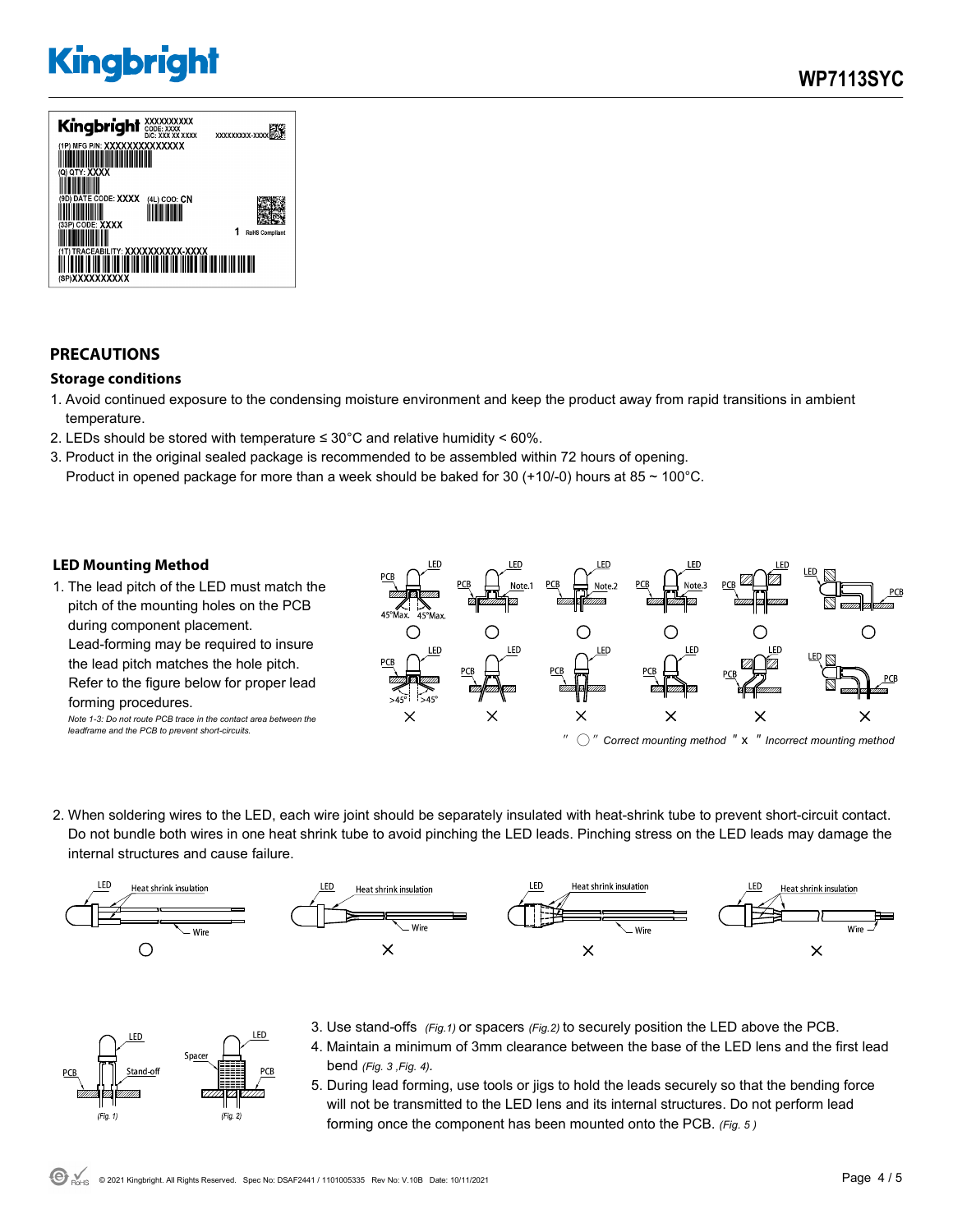### **WP7113SYC**

#### **Lead Forming Procedures**

- 1. Do not bend the leads more than twice. *(Fig. 6 )*
- 2. During soldering, component covers and holders should leave clearance to avoid placing damaging stress on the LED during soldering. *(Fig. 7)*
- 3. The tip of the soldering iron should never touch the lens epoxy.
- 4. Through-hole LEDs are incompatible with reflow soldering.
- 5. If the LED will undergo multiple soldering passes or face other processes where the part may be subjected to intense heat, please check with Kingbright for compatibility.

![](_page_4_Figure_8.jpeg)

#### **PRECAUTIONARY NOTES**

- 1. The information included in this document reflects representative usage scenarios and is intended for technical reference only.<br>2. The part number type, and specifications mentioned in this document are subject to futur
- 2. The part number, type, and specifications mentioned in this document are subject to future change and improvement without notice. Before production usage customer should refer to<br>the latest datasheet for the updated spe
- 3. When using the products referenced in this document, please make sure the product is being operated within the environmental and electrical limits specified in the datasheet. If customer usage exceeds the specified limits, Kingbright will not be responsible for any subsequent issues.<br>4. The information in this document applies to typical usage in consumer electronics applications. If customer's ap
- liabilities, such as automotive or medical usage, please consult with Kingbright representative for further assistance.
- 5. The contents and information of this document may not be reproduced or re-transmitted without permission by Kingbright<br>6. All design applications should refer to Kingbright application notes available at https://www.Kin
- 6. All design applications should refer to Kingbright application notes available at https://www.KingbrightUSA.com/ApplicationNotes